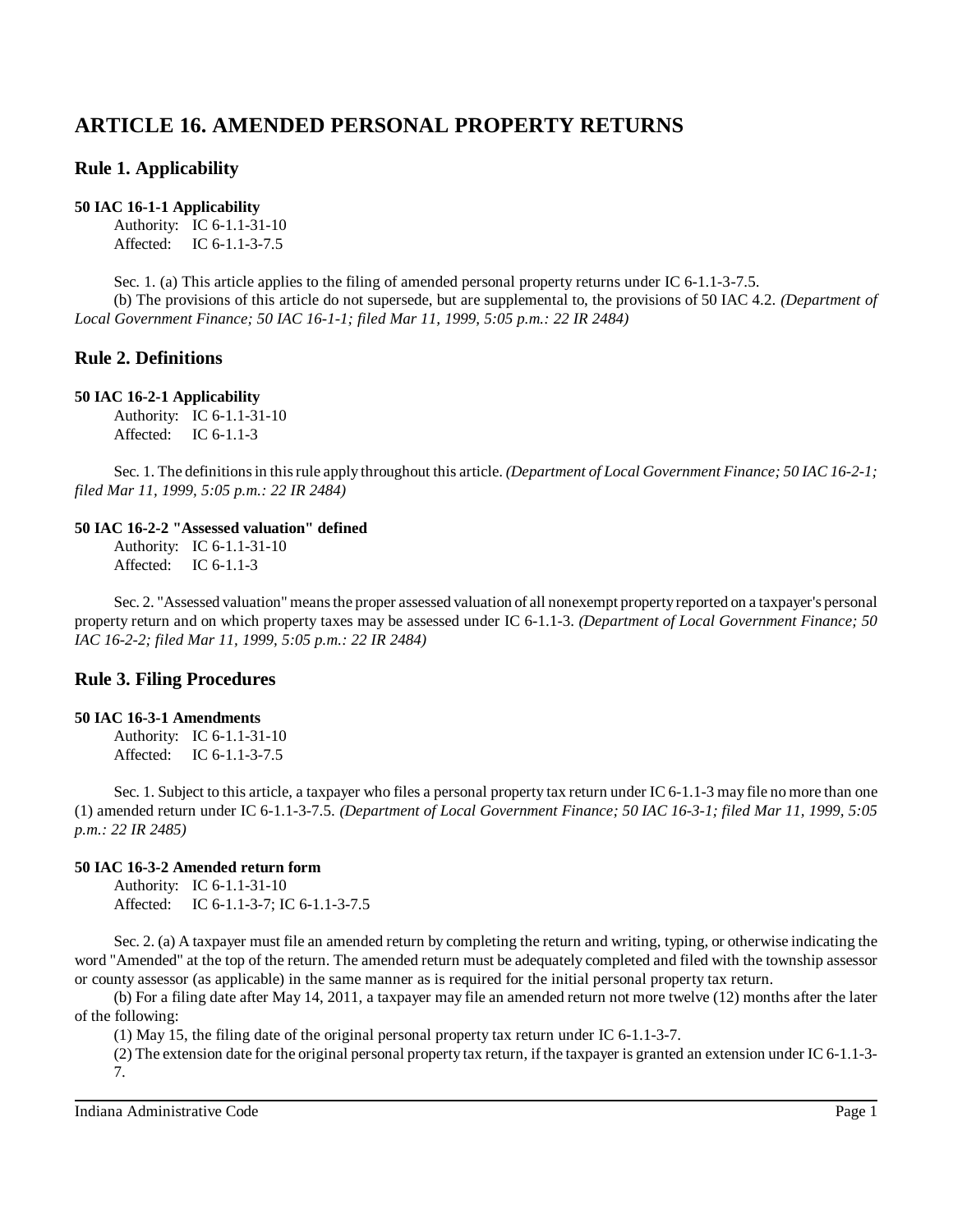(Department of Local Government Finance; 50 IAC 16-3-2; filed Mar 11, 1999, 5:05 p.m.: 22 IR 2485; filed Apr 27, 2016, 12:41 *p.m.: 20160525-IR-050150166FRA)*

#### **Rule 4. Prohibited Amendments**

**50 IAC 16-4-1 Prohibited amendments**

Authority: IC 6-1.1-31-10 Affected: IC 6-1.1-3

Sec. 1. A township assessor, if any, or the county assessor may, as part of the initial review required under 50 IAC 16-5, find an amended return defective if, in the discretion of the assessor, it is evident from the amended return that the original return provided false information intended for the purpose of avoiding taxes. *(Department of Local Government Finance; 50 IAC 16-4-1; filed Mar 11, 1999, 5:05 p.m.: 22 IR 2485; filed Apr 27, 2016, 12:41 p.m.: 20160525-IR-050150166FRA)*

#### **Rule 5. Assessor Initial Review**

#### **50 IAC 16-5-1 Initial review**

Authority: IC 6-1.1-31-10 Affected: IC 6-1.1-3

Sec. 1. A township assessor, if any, or the county assessor must provide an initial review of all amended returns within ten (10) days of the amended return being filed by the taxpayer. The initial review is for the purpose of verifying that the taxpayer has not made any amendments that result in the assessor finding the return defective under 50 IAC 16-4. If the township or county assessor finds the amended return defective, the assessor must immediately notify the taxpayer in writing that the amendment is defective and will not be processed. The taxpayer will then have ten (10) days to refile the amendment. If a refiled amendment is found defective, no additional amendments may be filed. If the taxpayer believes that an amendment has been improperly found defective by the assessor, the taxpayer may petition for a correction of error under IC 6-1.1-15-12 *[IC 6-1.1-15-12 was repealed by P.L.232-2017, SECTION 17, effective July 1, 2017.]*. *(Department of Local Government Finance; 50 IAC 16-5-1; filed Mar 11, 1999, 5:05 p.m.: 22 IR 2485; filed Apr 27, 2016, 12:41 p.m.: 20160525-IR-050150166FRA)*

#### **Rule 6. Assessor Reports**

```
50 IAC 16-6-1 Assessor reports
Authority: IC 6-1.1-31-10
Affected: IC 6-1.1-3
```
Sec. 1. (a) If, after the initial review required under 50 IAC 16-5, the township or county assessor finds that the amended return is not defective, the township or county assessor must report the amended return to the county auditor on forms prescribed by the department.

(b) Within ten (10) days ofreceipt of a reportsubmitted under subsection (a), the county auditor shall reflect the amendments on the auditor'srecords of assessed valuation. *(Department of Local Government Finance; 50 IAC 16-6-1; filed Mar 11, 1999, 5:05 p.m.: 22 IR 2485; filed Apr 27, 2016, 12:41 p.m.: 20160525-IR-050150166FRA)*

#### **Rule 7. Substantial Reductions (Repealed)**

*(Repealed by Department of Local Government Finance; filed Apr 27, 2016, 12:41 p.m.: 20160525-IR-050150166FRA)*

### **Rule 7.1. Reductions**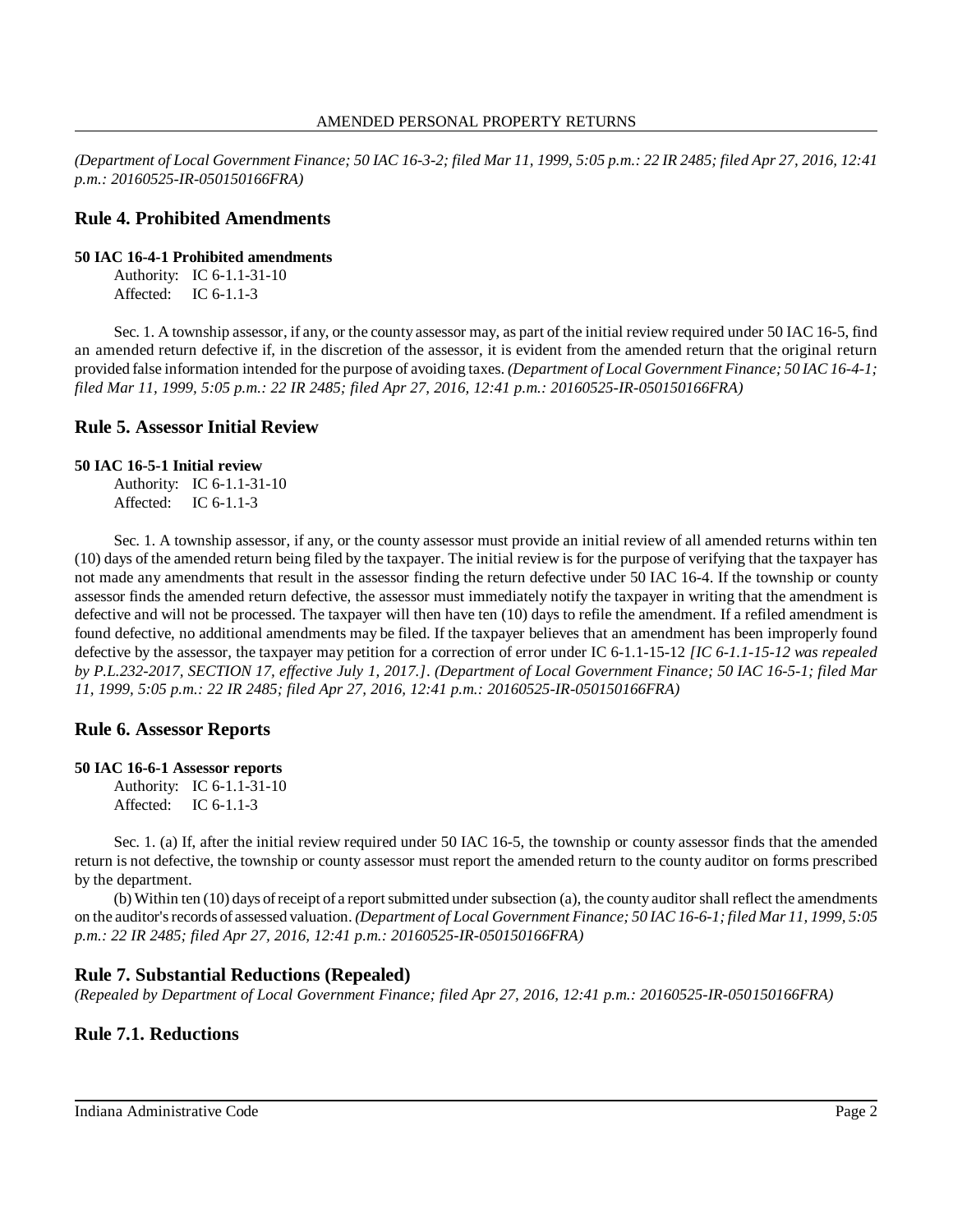#### **50 IAC 16-7.1-1 Reductions and refunds**

Authority: IC 6-1.1-31-10 Affected: IC 6-1.1-3-7; IC 6-1.1-3-7.5

Sec. 1. (a) A taxpayer is not entitled to interest on the refund if:

(1) the taxpayer files an amended personal property tax return under IC 6-1.1-3-7.5 in order to correct an error made by the taxpayer on the taxpayer's original personal property tax return; and

(2) the taxpayer is entitled to a refund of personal property taxes paid by the taxpayer under the original personal property tax return.

(b) If a taxpayer files an amended personal property tax return for a year before July 16 of that year, the taxpayer shall pay taxes payable in the immediately succeeding year based on the assessed value reported on the amended return.

(c) If a taxpayer files an amended personal property tax return after July 15 of that year, the taxpayer shall pay taxes payable in the immediately succeeding year based on the assessed value reported on the taxpayer's original personal property tax return. Subject to subsection (i), a taxpayer that paid taxes under this subsection is entitled to a credit in the amount of taxes paid by the taxpayer on the remainder of:

(1) the assessed value reported on the taxpayer's original personal property tax return; minus

(2) the finally determined assessed value that results from the filing of the taxpayer's amended personal property tax return. Except as provided in subsection (h), the county auditor may apply the credit against the taxpayer's property taxes on personal property payable in the year or years that immediately succeed the year in which the taxes were paid, as applicable. The county is not required to pay interest on any amounts that a taxpayer is entitled to receive as a credit under this section.

(d) The county auditor may carry a credit to which the taxpayer is entitled under subsection (c) forward to the immediately succeeding year or years, as applicable, and use the credit against the taxpayer's property taxes on personal property as follows:

(1) If the amount of the credit to which the taxpayer is initially entitled under subsection (c) does not exceed twenty-five thousand dollars (\$25,000), the county auditor may carry the credit forward to the year immediately succeeding the year in which the taxes were paid.

(2) If the amount of the credit to which the taxpayer is initially entitled under subsection (c) exceeds twenty-five thousand dollars (\$25,000), the county auditor may carry the credit forward for not more than three (3) consecutive years immediately succeeding the year in which the taxes were paid.

The credit is reduced each time the credit is applied to the taxpayer's property taxes on personal property in succeeding years by the amount applied.

(e) If an excess credit remains after the credit is applied in the final year to which the credit may be carried forward under subsection (d), the county auditor shall refund to the taxpayer the amount of any excess credit that remains after application of the credit under subsection (d) not later than December 31 of the final year to which the excess credit may be carried.

(f) The taxpayer is not required to file an application for a credit under subsection (c) or (d) or a refund under subsection (e).

(g) Before August 1 of each year, the county auditor shall provide to each taxing unit in the county an estimate of the total amount of the credits under subsection (c) or (d) that will be applied against taxes imposed by the taxing unit that are payable in the immediately succeeding year.

(h) The countyauditor mayrefund a credit amount to a taxpayer before the time the credit would otherwise be applied against property tax payments under this section.

(i) The county auditor shall reduce the credit or refund payable to a taxpayer if:

(1) the taxpayer files an amended personal property tax return more than six (6) months, but less than twelve (12) months, after the filing date or the extension date for the original property tax return being amended if the taxpayer is granted an extension under IC 6-1.1-3-7; and

(2) the taxpayer is entitled to a credit or refund as a result of the amended return.

The amount of the reduction is ten percent (10%) of the credit or refund amount. *(Department of Local Government Finance; 50 IAC 16-7.1-1; filed Apr 27, 2016, 12:41 p.m.: 20160525-IR-050150166FRA)*

### **Rule 8. Miscellaneous**